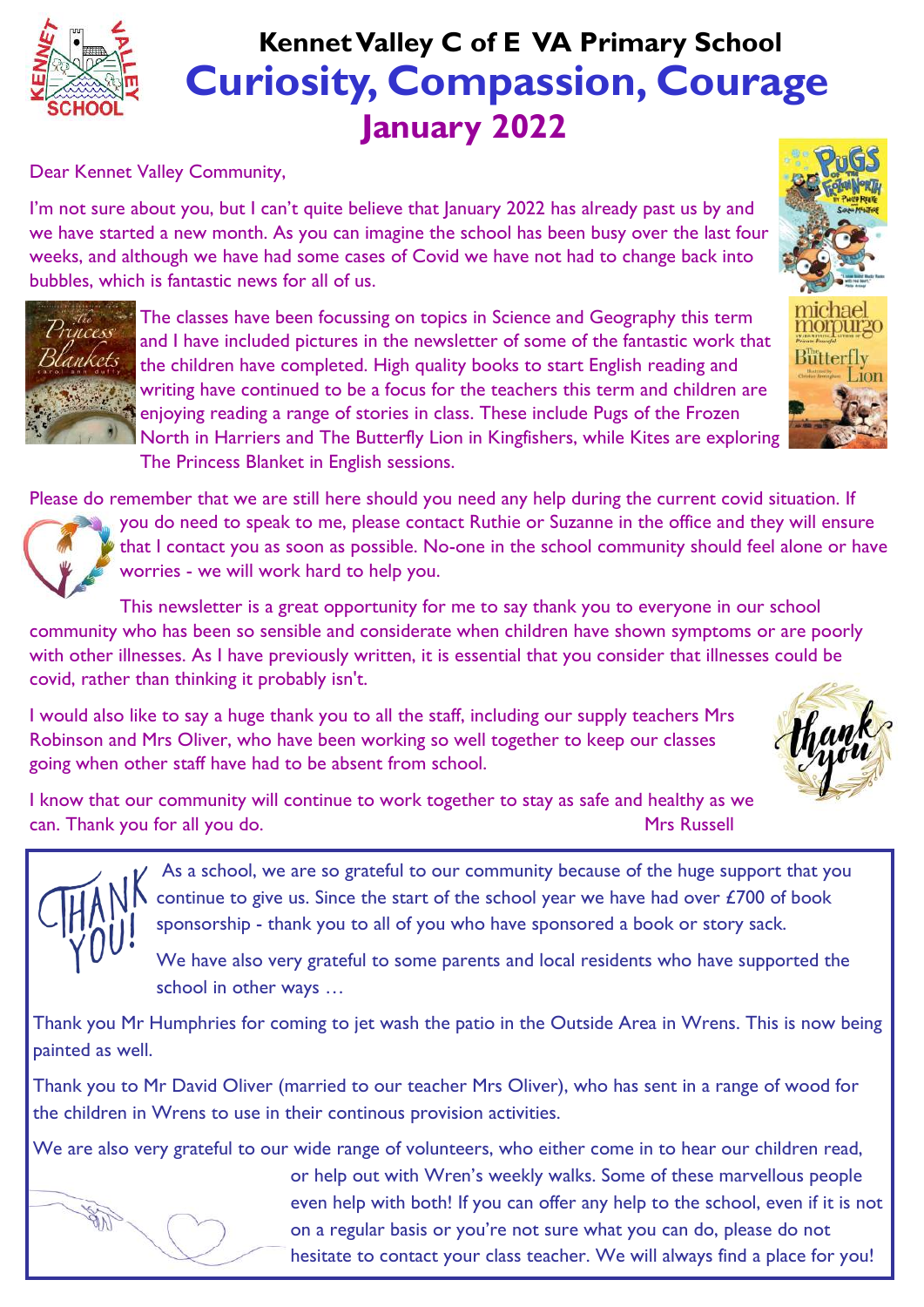

#### **Maths around the school**

At Kennet Valley we follow the White Rose Guidance for maths in all classes, but this does not mean that maths looks the same if you walk around the school. Over the past 4 years, Mrs Hues has been our Maths Subject Leader and she is passionate about this subject. She has worked with Simon Jones, the maths link governor, to ensure that the maths across the school is exciting and motivating, so that children enjoy learning essential skills. Maths sessions take place every morning, as you would expect, but you



might not know that we have a second maths session in the afternoon, where we focus on vital key skills such as the multiplication tables. Mrs Hues has worked hard to build the maths resources that we have in school, so that children can access concrete resources (cubes, place value counters, base 10 etc) whenever they need to.







When I asked Mrs Hues about maths at the school she said "There's a real buzz about Maths throughout Kennet Valley, which we are looking forward to sharing with you in our first Maths Newsletter coming out soon. We have purchased more manipulatives across the whole school, which help us with our Concrete, Pictorial, Abstract approach to teaching and learning Maths. The children use these resources to help explain their reasoning when answering problem solving questions. More detail to follow soon about Maths at Kennet!"



# **School Lunches**

Over the last few weeks we have been looking for a new MDSA. This has mean that we have all taken our turns at serving the lunch and helping with the tidy up afterwards. One of the things that I have noticed, is that there are always several children who are worried about the lunch option that has been chosen for them. Please could I ask all of you to talk through the school menu with your child

when ordering so that they have something that they like and that they will eat.



#### **Parking at the school**

Just a little reminder to either use the 'Drive and Drop system, or to park at the



Who'da Thought It pub when you are picking up or dropping off children at school. If you are doing a 'Drive and Drop' please do not drop off until after 8.40am when staff are out in the playground. We ask this for the safety of our children, parents and staff and to be considerate to local residents of the school.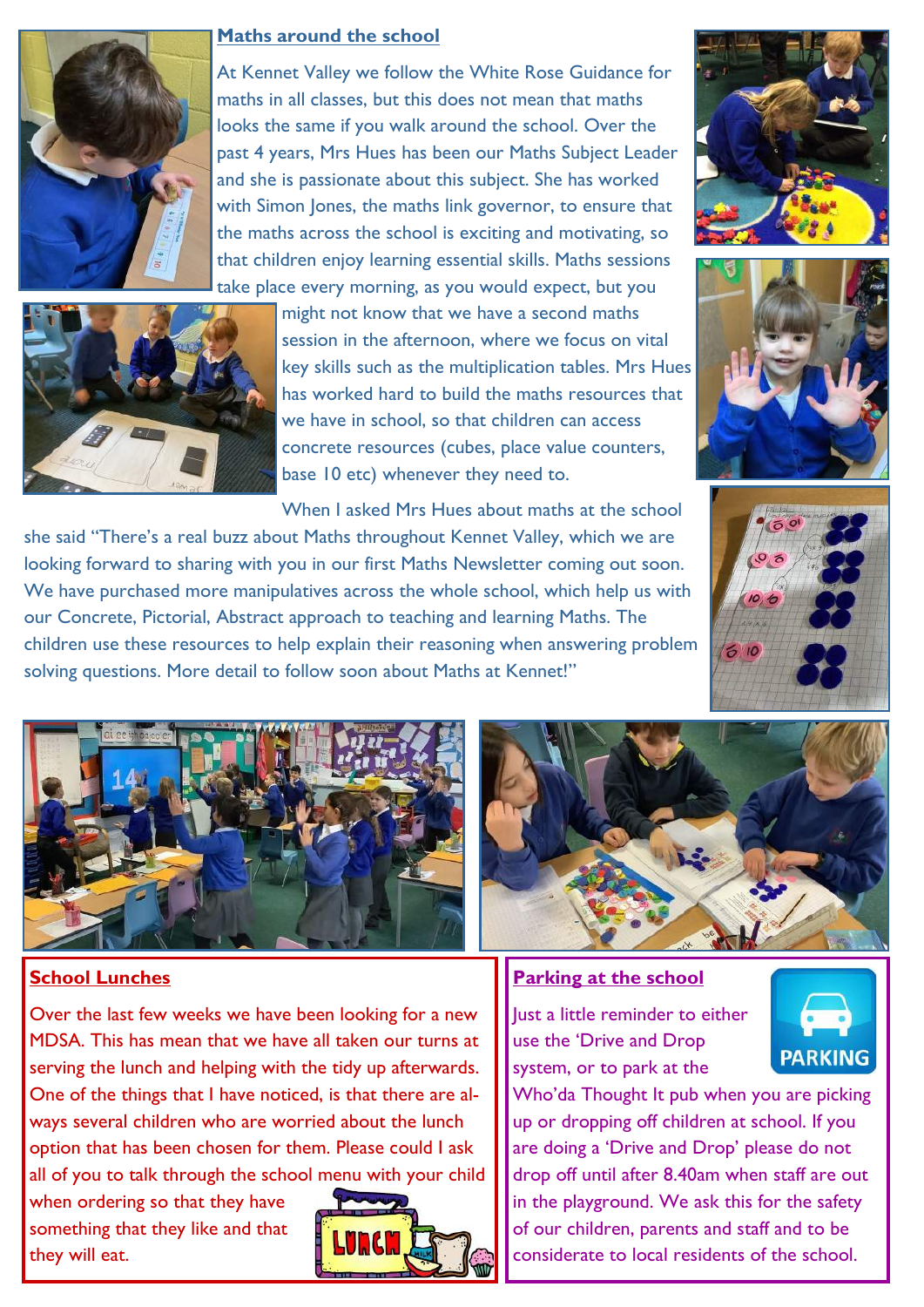# **Adventures in Wrens Class - in and out of the classroom.**

Over the past two years Mrs McQue and Mrs Alexander have been developing the continous provision in

Wrens class. This means that the children use a wide range of equipment and activities to learn different aspects of the curriculum every day. Mrs McQue is passionate about the children being outside as much as possible, and both members of staff are committed and excited by the idea that the children should be fully involved in developing the outside area of their classroom - this has included the children helping to develop a boggy pond area, a wildlife area, and they are soon going to be helping to build a living

willow den. Almost every Friday the whole class set off for a walk around the woods or the Dene to extend their learning further afield. The children have shown that they love being out and about and come back briming with exciting stories to talk about.

We are always looking for more resources for the outside area and more help with walks etc - if you would like to help with either, please do not hesitate to contact Mrs McQue or Mrs Alexander.







### **Science Block**

In Term 3 we have had two main topic blocks - science and geography. The science that the children have been looking at includes light, rocks, space and weather. As you would expect children across the school enjoy

the practical side of science the most and so teachers plan as many of these tasks as they can. Before practical tasks children have to make predictions and then write about their findings.

In Kites class the children have been creating 'Double Page Spreads' to show their learning at the end of the topic blocks. The idea of this is that throughout the topic they are making notes of the most vital information that they are learning. These are then used in their Double Page end of block presentation. Mrs Byford, Miss Harvey and I love looking at these when they are finished.